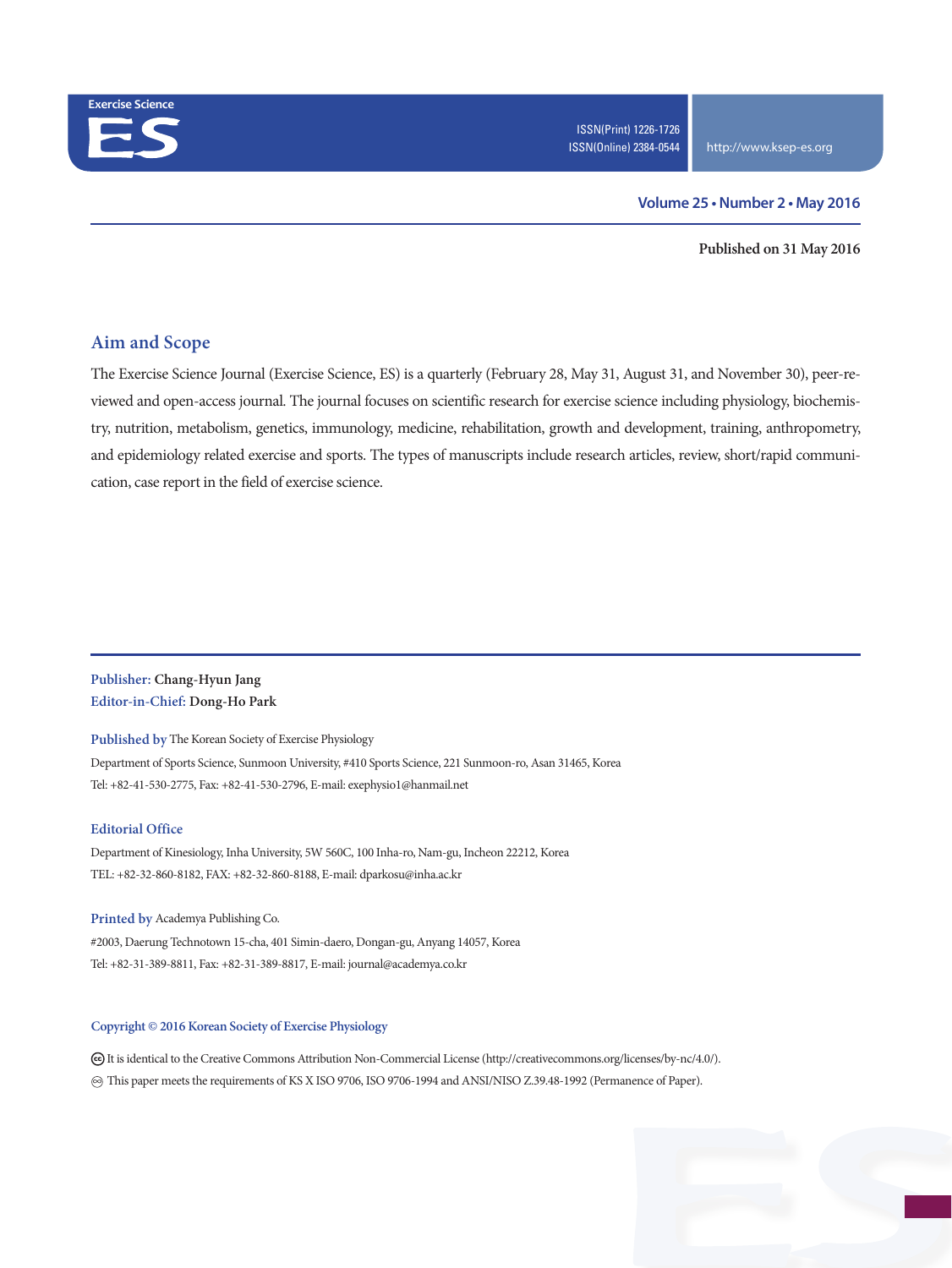

# **CONTENTS**

## **Volume 25 Number 2 May, 2016**

#### **Review Article**

 69 Review of Therapeutic Exercise for Upper Lymphedema Patients Following Mastectomy Kyungjin Ha, Seung Jun Choi

#### **Original Articles**

- 76 The Effects of Long-term Exercise on the Expression of SPARC and OSM in Colon Cancer-induced Mice June-Hong Kim, Eun-Hyo Cho, Tae-Won Jeon
- 85 The Effect of Full Spectrum and Low Intensity Aerobic Exercise on Plasma Lipid in Rats Kwang-Seop Song
- 92 Validity of Borg's Category Ratio 10 Scale during Maximal-graded Exercise Testing On Lee, Jin-Wook Jung
- 100 The effect of CaMKII Mediated Nitric Oxide formation on Skeletal Muscle Contraction Induced Mitochondria Biogenesis Dae-Ryoung Park
- 110 The Effect of Chronological Age (Birth Month) and Bone Age on Physique and Physical Performance of Children Involved in Athletic Gifted Children Selection Program

Jin-Sea Ko, Sang-Hyun Lee, Su-Jin Kim, Dong-Ho Park

- 120 Correlation between Isokinetic Peak Torque and Anaerobic Ability in Middle School Soccer Players Dong-Hoon Yoo
- 127 AMPK activation by Acute Endurance Exercise Controls PPARβ/δ Expression through MEF2A Jin-Ho Koh, Na-young Ahn, Ki-Jin Kim